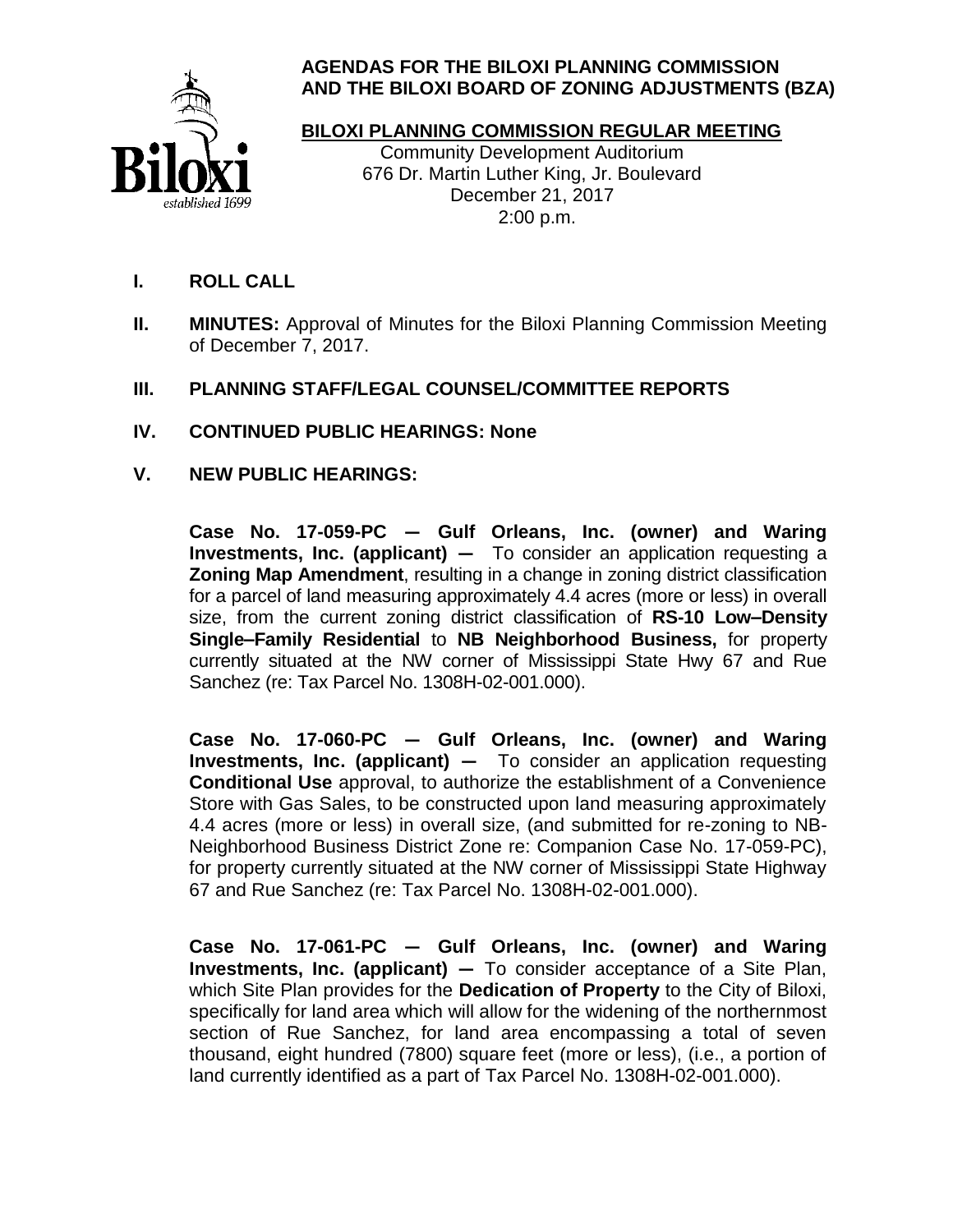**Case No. 17-064-PC — J & B Properties (owner) and Joshua K. Covacevich (applicant) —** To consider an application requesting **Conditional Use** approval, to authorize the establishment of an E-Vape Cigarette Shop, and/or another moderate retail-level use, to be located within an existing Commercial Strip Center, for a property site currently situated within an LB-Limited Business District Zone and identified as 2432 A-2 Pass Road (re: Tax Parcel No. 1110G-01-016.000).

**Case No. 17-065-PC — City of Biloxi —** To consider a charge from the Director of Community Development to explore the possibility of renaming an existing street – specifically, to consider a **Street Name Change** for a roadway measuring approximately one thousand, fifty feet (1050'), more or less, in length, and averaging forty-six to sixty-seven feet (46'-67') in width, which roadway is presently identified upon the City's Comprehensive Street Map as the "Vieux Marche Mall" which street is under consideration to be officially renamed "Howard Avenue."

#### **VI. TREE HEARINGS: None**

#### **VII. CITY COUNCIL ACTION**

**Case No. 17-039-PC — Andrew Cahanin for DSLD Homes Gulf Coast**  an application for **Final Subdivision Re-Plat** of Reunion Place Subdivision Phases 1 and 2, to authorize thirty (31) lots in Phase 1 to be considered for transformation into fourteen (14) single family lots and a common area, and thirteen (13) lots in Phase 2 to be considered for transformation into five (5) single family lots and a common area.

*City Council approved this case on December 12, 2017.*

**Case No. 17-054-PC — Julie Grandy (owner) and Rocky Ransonet (owner/applicant) —** an application to consider a request for **Vacation** of a portion of an un-improved Public Right-of-Way approximately 80' feet in length and 100' feet in width, identified as a section of 4th Street presently situated immediately adjacent to two properties identified as 216 and 218 3rd Street (i.e., Tax Parcel Nos. 1510L-01-007.000 & 1510L-01-06.000). *City Council approved this case on December 5, 2017.*

**Case No. 17-055-PC — Richard Watkins (the Registered Agent of record and spokesperson for the Lyman C. Bradford, Jr., VFW Post 2434) —** an application to consider a request for **Conditional Use Approval**, to authorize the establishment of a private Lodge, inclusive of a **Bar/Lounge**, to be situated within a former Restaurant with Drive-thru (i.e., McDonald's) within an existing structure located upon land approximately one (1) acre in overall size, and currently situated within an **NB-Neighborhood Business** District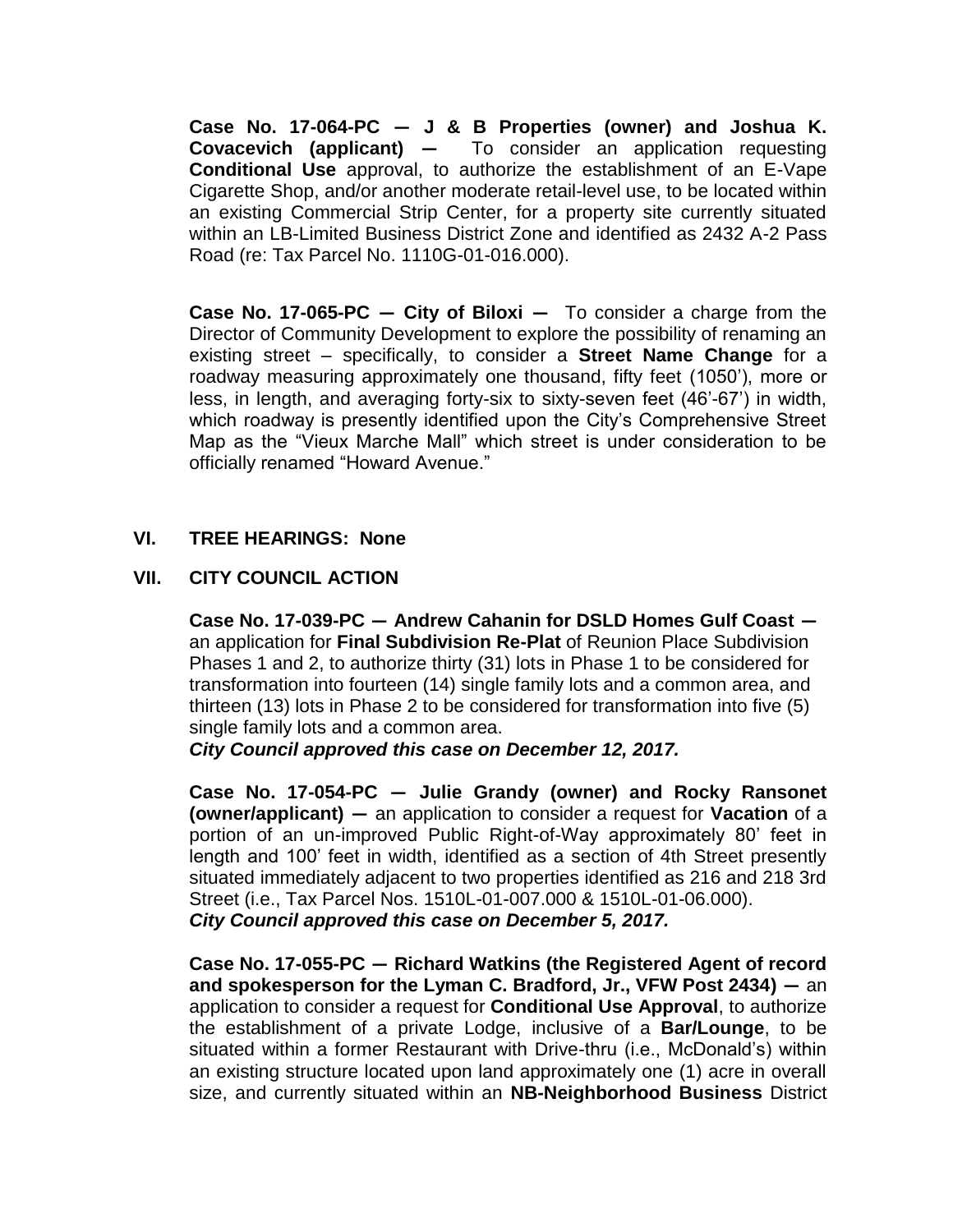Zone, for properties individually identified as 1632 and 1644 Pass Road and also an unaddressed parcel located adjacent to St. Mary Boulevard and Pass Road (re: Tax Parcel Nos. 1210H-01-044.000, 1210H-01-044.001 & 1210H-01-052.000).

*City Council approved this case on December 5, 2017.*

**Case No. 13-064-PC — BelleWood LLC (owner) and Dennis Stieffel & Associates, P.A., Inc. (applicant) —** an application for **Final Subdivision Plat** approval for a thirty-eight (38) lot residential subdivision submitted as **BelleWood Subdivision**- Phase One for property presently identified as 13539 Lorraine Road.

*City Council approved this case on December 5, 2017.*

- **VIII. OLD BUSINESS**
- **IX. NEW BUSINESS**

## **X. CITIZENS COMMENTS**

#### **XI***.* **COMMUNICATIONS:**

The next regularly scheduled Biloxi Planning Commission meeting will be held at 2:00 p.m. on Thursday, January 4, 2017, in the Auditorium of the Dr. Martin Luther King, Jr., Municipal Building located at 676 Dr. Martin Luther King, Jr. Boulevard.

#### **XII. ADJOURNMENT**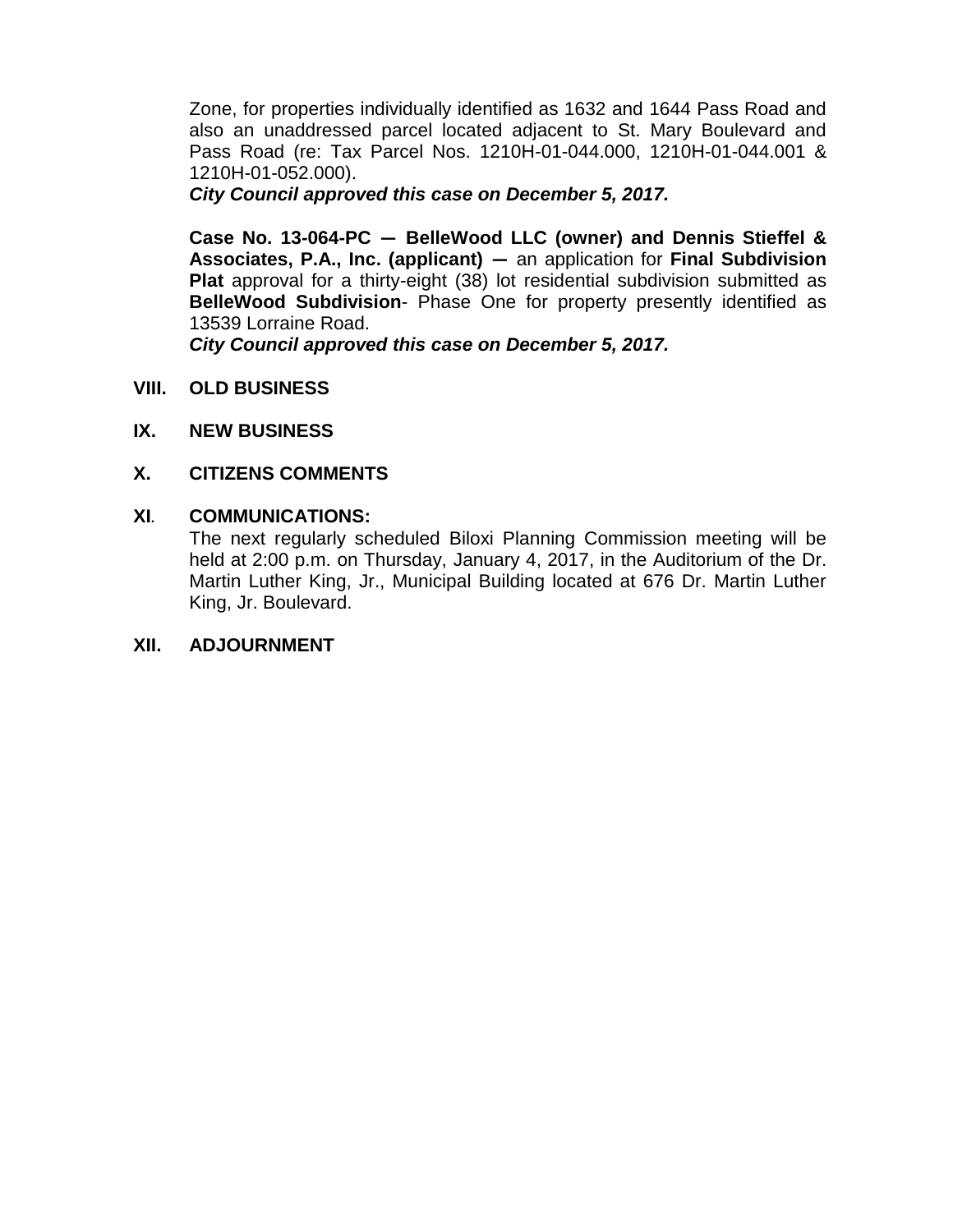

## **BILOXI BOARD OF ZONING ADJUSTMENTS (BZA) REGULAR MEETING**

 Community Development Auditorium 676 Dr. Martin Luther King, Jr. Boulevard December 21, 2017

*To Commence Immediately Following the 2:00 p.m. Biloxi Planning Commission Meeting* **I. ROLL CALL**

**II. MINUTES**: Approval of Minutes for the Biloxi Board of Zoning Adjustments (BZA) Meeting of December 7, 2017.

## **III. PLANNING STAFF/LEGAL COUNSEL/COMMITTEE REPORTS**

## **IV. CONTINUED PUBLIC HEARINGS:**

**Case No. 17-057-BZA — Mau Van Trinh —** to consider an application for two (2) Variances necessary to construct a new single family residence upon an existing lot, which request for variances includes the following:

- 1. A four foot , four inch (4'4") Rear–Yard Setback Variance, to allow a single family residence to be built fifteen feet, eight inches (15'8") from the rear property line, instead of at the twenty (20') foot rear yard setback required by ordinance; and
- 2. A four foot (4') Front Yard Setback Variance, to allow this same principal residence to be constructed sixteen feet (16') from the front property line, instead of at the twenty (20') foot front yard setback required by ordinance.

all for property situated within an **RS-5 High–Density Single–Family Residential Zone**, identified as 341 Crawford Street.

## **V. NEW PUBLIC HEARINGS:**

**Case No. 17-062-BZA — Gulf Orleans, Inc. (owner) and Waring Investments, Inc. (applicant) —** To consider an application for an eighty-four foot (84') **Entrance/Exit Drive Separation Variance**, to allow an entrance/exit drive associated with a proposed Convenience Store with Gas Sales (re: Conditional Use Case No. 17-060-PC) to be situated sixteen feet (16') from the edge of a right-of-way (i.e., at the intersection of Mississippi State Highway 67 and Rue Sanchez), instead of at the one hundred foot (100') entrance/exit separation minimum required by ordinance, upon a parcel of land approximately four and four–tenths (4.4) acre in size, currently situated at the NW corner of